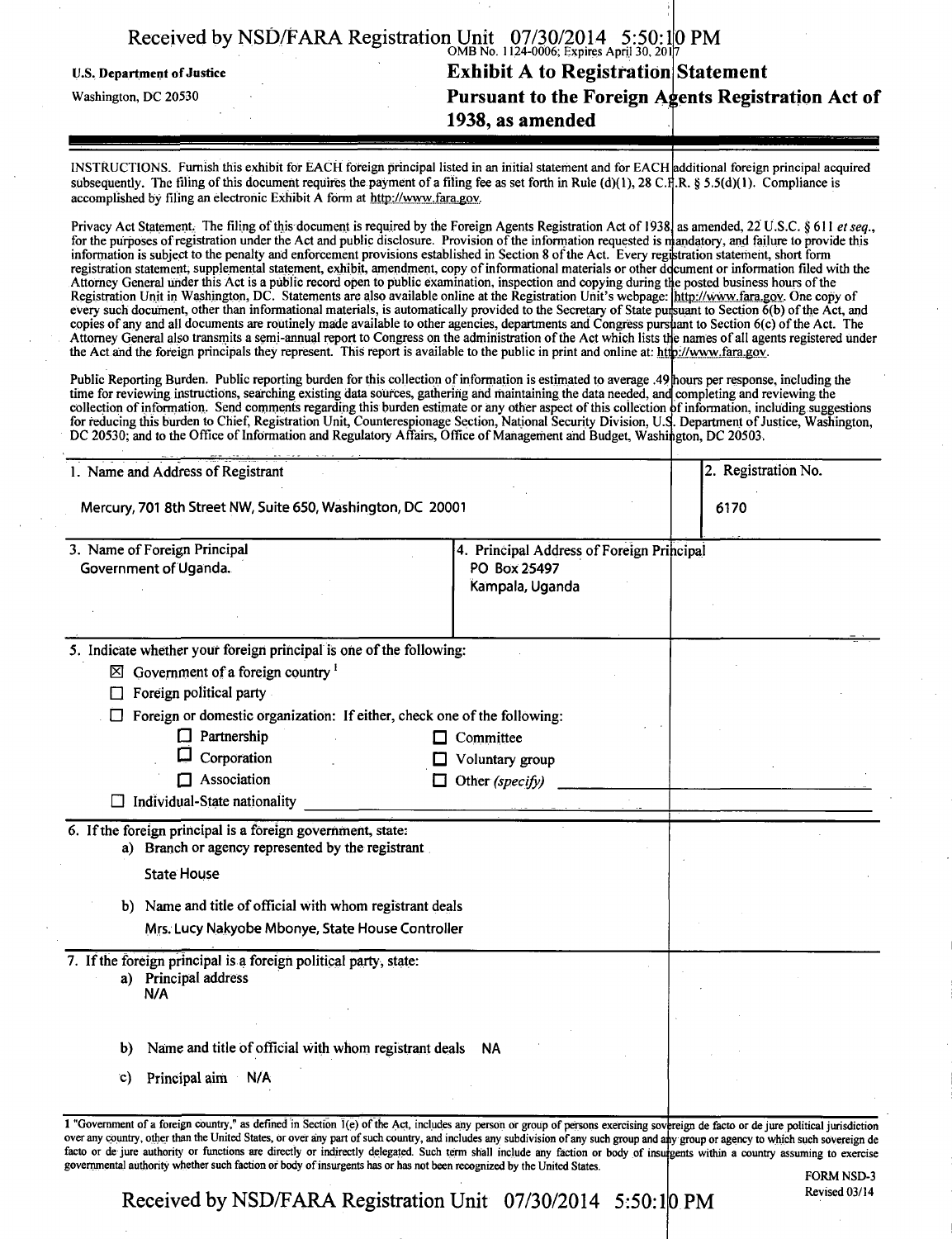| 8. If the foreign principal is not a foreign government or a foreign political party:                                                    |                  |                      |
|------------------------------------------------------------------------------------------------------------------------------------------|------------------|----------------------|
| a) State the nature of the business or activity of this foreign principal.                                                               |                  |                      |
| N/A                                                                                                                                      |                  |                      |
|                                                                                                                                          |                  |                      |
|                                                                                                                                          |                  |                      |
|                                                                                                                                          |                  |                      |
|                                                                                                                                          |                  |                      |
|                                                                                                                                          |                  |                      |
|                                                                                                                                          |                  |                      |
| b) Is this foreign principal:                                                                                                            |                  |                      |
| Supervised by a foreign government, foreign political party, or other foreign principal                                                  |                  | Yes $\Box$ No $\Box$ |
| Owned by a foreign government, foreign political party, or other foreign principal                                                       |                  | Yes $\Box$ No $\Box$ |
| Directed by a foreign government, foreign political party, or other foreign principal                                                    |                  | Yes $\Box$ No $\Box$ |
| Controlled by a foreign government, foreign political party, or other foreign principal                                                  |                  | $Yes \Box No \Box$   |
| Financed by a foreign government, foreign political party, or other foreign principal                                                    |                  | $Yes \Box No \Box$   |
| Subsidized in part by a foreign government, foreign political party, or other foreign principal                                          |                  | Yes $\Box$ No $\Box$ |
|                                                                                                                                          |                  |                      |
| 9. Explain fully all items answered "Yes" in Item 8(b). (If additional space is needed, a full insert page must be used.)                |                  |                      |
| N/A                                                                                                                                      |                  |                      |
|                                                                                                                                          |                  |                      |
|                                                                                                                                          |                  |                      |
|                                                                                                                                          |                  |                      |
|                                                                                                                                          |                  |                      |
|                                                                                                                                          |                  |                      |
|                                                                                                                                          |                  |                      |
|                                                                                                                                          |                  |                      |
|                                                                                                                                          |                  |                      |
|                                                                                                                                          |                  |                      |
|                                                                                                                                          |                  |                      |
| 10. If the foreign principal is an organization and is not owned or controlled by a foreign government, foreign political party or other |                  |                      |
| foreign principal, state who owns and controls it.                                                                                       |                  |                      |
| N/A                                                                                                                                      |                  |                      |
|                                                                                                                                          |                  |                      |
|                                                                                                                                          |                  |                      |
|                                                                                                                                          |                  |                      |
|                                                                                                                                          |                  |                      |
|                                                                                                                                          |                  |                      |
|                                                                                                                                          |                  |                      |
|                                                                                                                                          | <b>EXECUTION</b> |                      |

In accordance with 28 U.S.C. § 1746, the undersigned swears or affirms under penalty of perjury that he/she has read the information set forth in this Exhibit A to the registration statement and that he/she is familiar with the contents thereof and that such contents are in their entirety true and accurate to the best of his/her knowledge and belief.

| Date of Exhibit A Name and Title |                             | Signature             |         |
|----------------------------------|-----------------------------|-----------------------|---------|
| <b>July 30, 2014</b>             | John Vincent Weber, Partner | /s/John Vincent Weber | eSianed |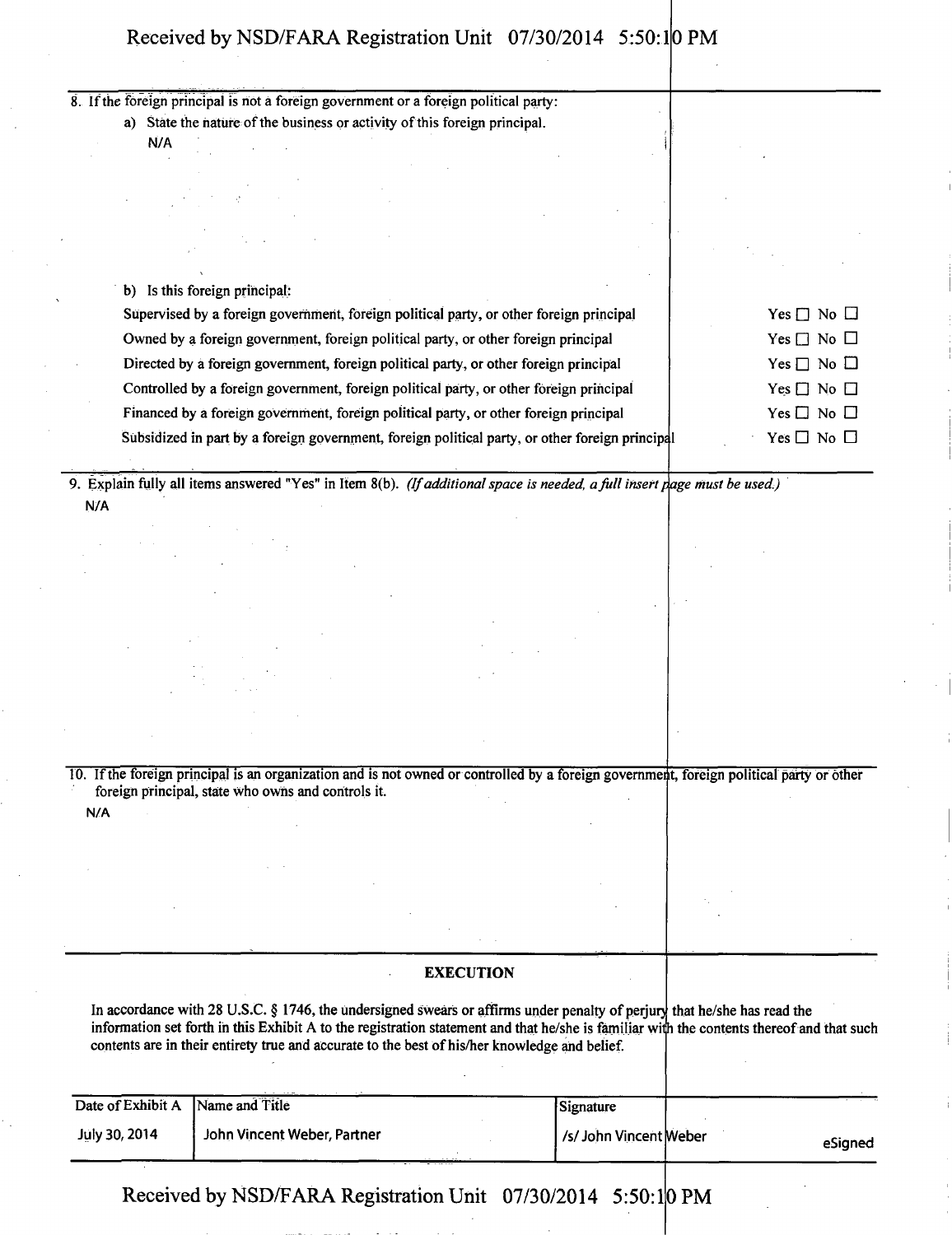| Received by NSD/FARA Registration Unit 07/30/2014 5:49:53 PM |  |  |
|--------------------------------------------------------------|--|--|
|                                                              |  |  |

U.S. Department of Justice

Washington, DC 20530

# OMB No. 1124-0004; Expires April 30, 201 **Exhibit B to Registration Statement Pursuant to the Foreign Agents Registration Act of**

**1938, as amended** 

INSTRUCTIONS. A registrant must furnish as an Exhibit B copies of each written agreement and the terms and conditions of each oral agreement with his foreign principal, including all modifications of such agreements, or, where no contract exists, a full statement of all the circumstances by reason of which the registrant is acting as an agent of a foreign principal. Compliance is accomplished by filing an electronic Exhibit B form at http://www.fara.gov.

Privacy Act Statement. The filing of this document is required for the Foreign Agents Registration Act of 1938, as amended, 22 U.S.C. § 611 et seq., for the purposes of registration under the Act and public disclosure. Provision of the information requested is mandatory, and failure to provide the information is subject to the penalty and enforcement provisions established in Section 8 of the Act. Every registration statement, short form registration statement, supplemental statement, exhibit, amendment, copy of informational materials or other decument or information filed with the Attorney General under this Act is a public record open to public examination, inspection and copying during the posted business hours of the Registration Unit in Washington, DC. Statements are also available online at the Registration Unit's webpage: http://www.fara.gov. One copy of every such document, other than informational materials, is automatically provided to the Secretary of State pursuant to Section 6(b) of the Act, and copies of any and all documents are routinely made available to other agencies, departments and Congress pursuant to Section 6(c) of the Act. The Attorney General also transmits a semi-annual report to Congress on the administration of the Act which lists the names of all agents registered under the Act and the foreign principals they represent. This report is available to the public in print and online at: http://www.fara.gov.

Public Reporting Burden. Public reporting burden for this collection of information is estimated to average .33 hours per response, including the time for reviewing instructions, searching existing data sources, gathering and maintaining the data needed, and completing and reviewing the collection of information. Send comments regarding this burden estimate or any other aspect of this collection for reducing this burden to Chief, Registration Unit, Counterespionage Section, National Security Division, U.: DC 20530; and to the Office of Information and Regulatory Affairs, Office of Management and Budget, Washington, DC 20503. )f information, including suggestions Department of Justice, Washington,

| 1. Name of Registrant        | 2. Registration No.    |  |
|------------------------------|------------------------|--|
| Mercury                      | 6170                   |  |
| 3. Name of Foreign Principal |                        |  |
| <b>Government of Uganda</b>  |                        |  |
|                              | Check Appropriate Box: |  |

- **4.**  The agreement between the registrant and the above-named foreign principal is a formal written contract. If this box is checked, attach a copy of the contract to this exhibit.
- $5.$  There is no formal written contract between the registrant and the foreign principal. The agreement with the above-named foreign principal has resulted from an exchange of correspondence. If this box is checked, attach a copy of all pertinent correspondence, including a copy of any initial proposal which has been adopted by reference in such correspondence.

6.  $\Box$  The agreement or understanding between the registrant and the foreign principal is the result of neither a formal written contract nor an exchange of correspondence between the parties. If this box is checked, give a complete description below of the terms and conditions of the oral agreement or understanding, its duration, the fees and expenses, if any, to be received.

7. Describe fully the nature and method of performance of the above indicated agreement or understanding.

FORM NSD-4 Revised 03/14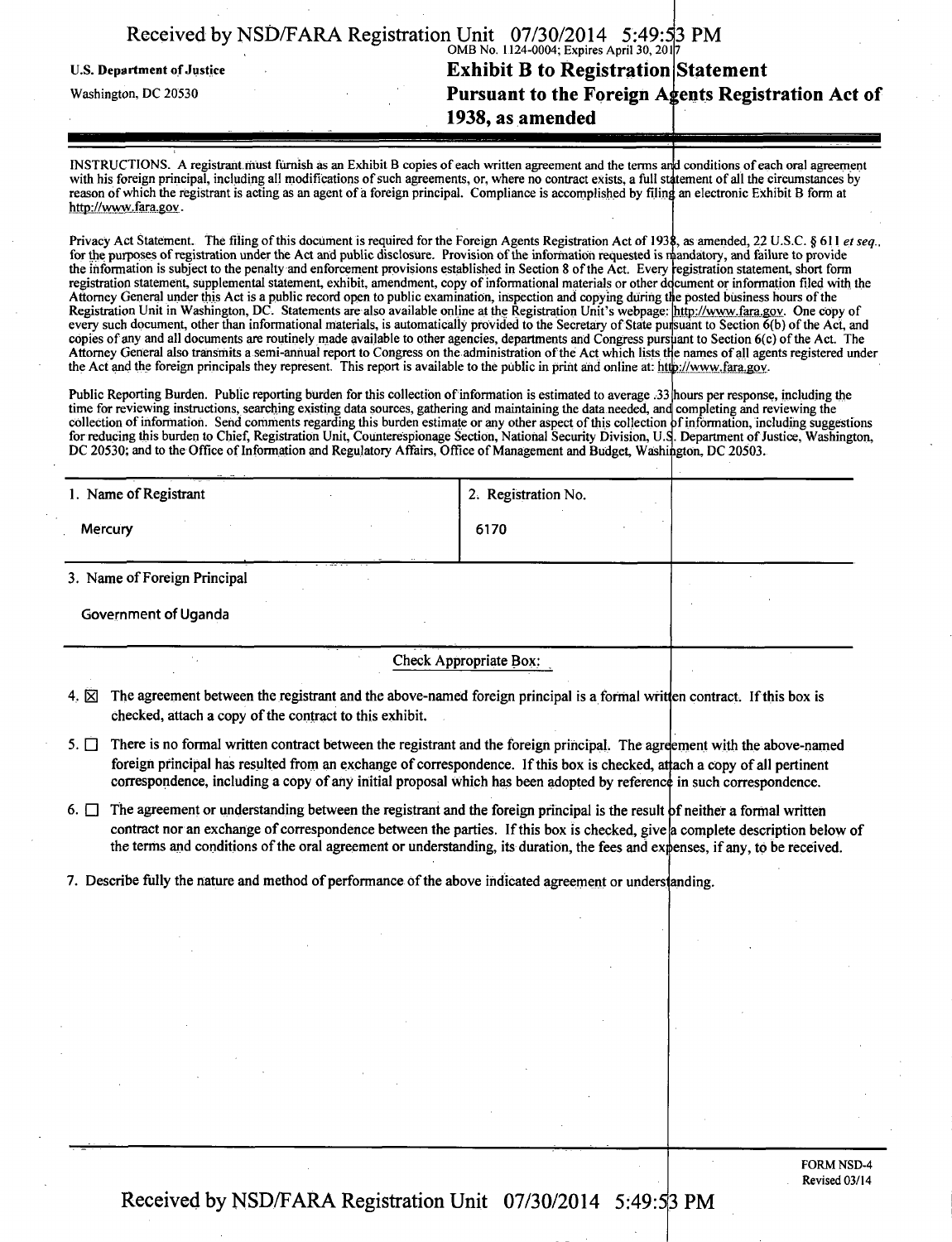8. Describe fully the activities the registrant engages in or proposes to engage in on behalf of the above foreign principal.

Consulting and communications services to promote trade and investment opportunities in Uganda. For additional details see Schedule 1 (Services) in the Consulting Services Agreement. We are waiting for signature of the Consulting Services Agreement and will provide upon receipt.

**9. Will the activities on behalf of the above foreign principal include political activities as defined**  in **Section l(o) of the Act and in**  the footnote below? Yes  $\boxtimes$  No  $\Box$ 

If yes, describe all such political activities indicating, among other things, the relations, interests or policies to be influenced **together with the means to be employed to achieve this purpose.** 

Lobbying Congress and Administration officials to promote trade and investment opportunit|es in Uganda. **I** 

### **EXECUTION**

In accordance with 28 U.S.C. § 1746, the undersigned swears or affirms under penalty of perjury that he/she has read the **information set forth in this Exhibit B to the registration statement and that he/she is familiar with he contents thereof and that such contents are in their entirety true and accurate to the best of his/her knowledge and belief.** 

| Date of Exhibit B    | Name and Title     | . | Signature                |         |
|----------------------|--------------------|---|--------------------------|---------|
| <b>July 30, 2014</b> | John Vincent Weber |   | [/s/ John Vincent Weber] | eSianed |

Footnote: "Political activity," as defined in Section 1(o) of the Act, means any activity which the person engaging in believes will, or that the paya agency or official of the Government of the United States or any sectio party. that the person intends to, in any way influence<br>formulating, adopting, or changing the<br>appent of a foreign country or a foreign political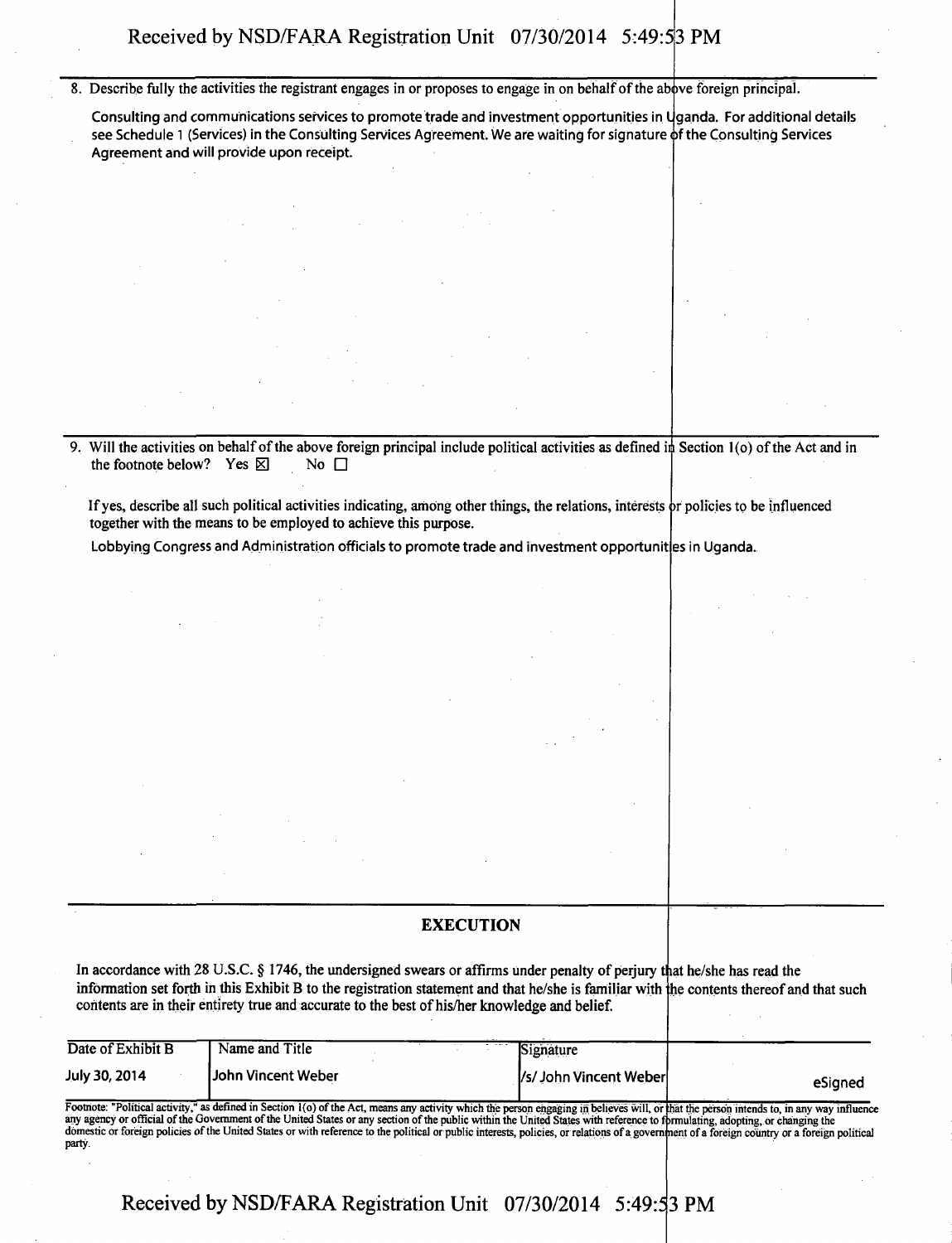# **Mercury.**

### CONSULTING SERVICES AGREEMENT

Government of Uganda ("Client") hereby enters into this consulting services agreement ("Agreement") effective as of July 19, 2014 ("Effective Date") to retain Mercury Public Affairs LLC, a New York limited liability company having a business address at 250 Greenwich Street, 36th Floor, 7 World Trade Center, New York, NY 10007 ("Consultant"), as an independent contractor to perform the services described herein.

- 1. The Services. Client and Consultant agree that Client hereby retains Consultant to render consulting services to the Client as specified on Schedule 1 attached hereto. In addition, subject to any limitations set forth on Schedule 1, Consultant should provide such other reasonable consulting services as the parties shall mutually agree to in writing (together with the consulting services identified on Schedule 1, the "Services") during the Term (as described below).
- 2. Payment Terms. Client and Consultant agree that Consultant shall be entitled to receive the fees, compensation and retainer set forth on Schedule 2, which may be modified from time to time as mutually agreed to in writing. In addition, Client agrees to reimburse Consultant for reasonable and customary expenses actually incurred and properly documented in providing the Services. Such expenses would only be incurred with the approval of the Client. Payment for the first quarter (\$150,000.00) shall be made up front before work is started and upon execution of this contract. The Client shall receive with the billing a detailed schedule of activities delivered by the Consultant during the contract period. After the initial payment, payment shall be effected at the end of each quarter and subject to receipt of a report detailing the deliverables for the quarter by the Consultant. For ongoing fees, compensation or retainers, Client will be billed on the 1st of every quarter except if Agreement begins mid month. In such cases, Client will be billed on a prorated basis in the first and last month of the Agreement. In the event that Client does not pay such invoices within the specified timeframe, Consultant may suspend provision of Services until payment is made. All payments made by Client shall be without deduction or offset
- **3.**  Term. The Term of this Agreement shall begin on the Effective date and Will continue in effect until July 18, 2015 (the "Term"). The Term of this Agreement shall continue on a month to month basis thereafter, unless terminated by either party on (30) days prior written notice to the other party. The Term of this Agreement can be terminated by either party on thirty (30) days prior written notice to the other party.

4. Client Contact. Client shall designate to Consultant, from time to time in writing, the primary contact for reporting and billing purposes. Contacts are identified on Schedule 3. Consultant shall keep the primary contact for reporting purposes regularly informed as to the status of the performance of the Services in accordance with this consulting Agreement.

Government of Uganda ME revised contract 07192014 **Pagel** Page 1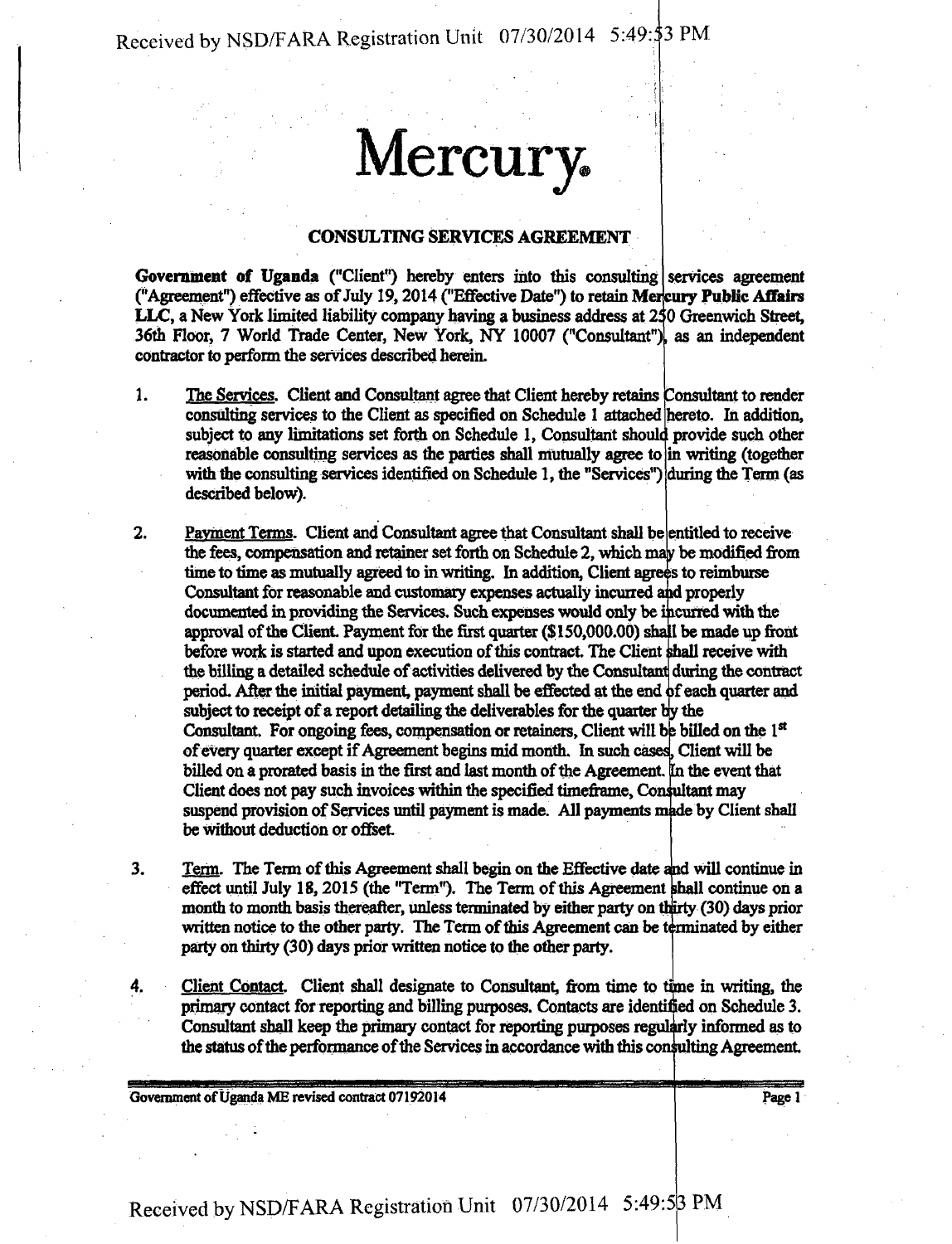**5.** 

**6.** 

**Independent Contractor Status.** Consultant agrees that it is an independent contractor and **not an agent or employee of Client and Consultant will not hold itself out a; such an agent**  or employee. Consultant has no authority or responsibility to enter into any contracts on **behaifofCiient.** 

**Non-Compete. Each party acknowledges that the other party's employees are a valuable asset of such party. Accordingly, each party agrees that during the term of ^his Agreement**  and for one (1) year thereafter, such party shall not, directly or indirectly, knowingly recruit **or solicit, or employ, engage as a consultant, or otherwise retain, any of the other party's**  employees who are involved in the performance of this Agreement. Each party agrees that **the other party's remedy at law for a breach of the provisions of this paragraph shall be**  inadequate and therefore the non-breaching party shall be entitled to injunctive relief for such breach, without proof of irreparable injury and without posting bond, in addition to **any other right or remedy it might have.** 

 $7.$ Confidential Information/Trade Secrets. During the course of the performance of the Services, Consultant shall obtain confidential information about the Government with the consent of the client and shall not disclose such information to a third party during the contract period or after the contact period unless the client agrees to such disclosure in **writing. Information shall not be deemed confidential if such information : (i) already**  known to Consultant free of any restriction at the time it is obtained, (ii) subsequently learned from an independent third party free of any restriction; or (iii) available publicly.

8. Non-Exclusive/Performance. Client hereby acknowledges and agrees that Consultant shall, during the Term and thereafter, be entitled to perform and render services or conduct **operations of a nature similar or dissimilar to the services or operations performed for**  Client under this Agreement on behalf of itself or other entities in the same or similar **business as Client and nothing contained herein shall preclude Consultant from doing so. Notwithstanding anything contained in this Section 8 to the contrary, Consu tant represents and warrants that throughout the Term it will devote such personnel and resources in the performance of the Services as it deems reasonably necessary to perform such Services hereunder diligently and conscientiously.** 

**9. Indemnification. Each party shall indemnify and hold harmless the cither party, its principals, employees, officers and agents, (collectively, the "Indemnified Parties'') from and against any and all liabilities, losses, claims, demands, actions, judgments, costs and expenses including but not limited to attorney's fees, arising out of or resulting from any negligence, gross negligence or willful misconduct by the indemnifying party, its employees, officers, directors and agents.** 

**Mechanics of Indemnity. Each party's indemnification obligations set fbrth herein are**  conditioned upon the Indemnified Parties: (i) giving prompt written notice of any claim, **action, suit or proceeding for which the Indemnified Parties are seeking ndemnity, (ii) granting control of the defense and settlement of the action to the indemnifying party; and (iii) reasonably cooperating with the indemnifying party with respect to the defense of the**  action. Notwithstanding the foregoing, the Indemnified Parties may, at their option and **expense, participate in the defense or settlement of any claim, action, suit or proceeding covered by this Section 9.** 

**Government of Uganda ME revised contract 07192014** 

**Page 2**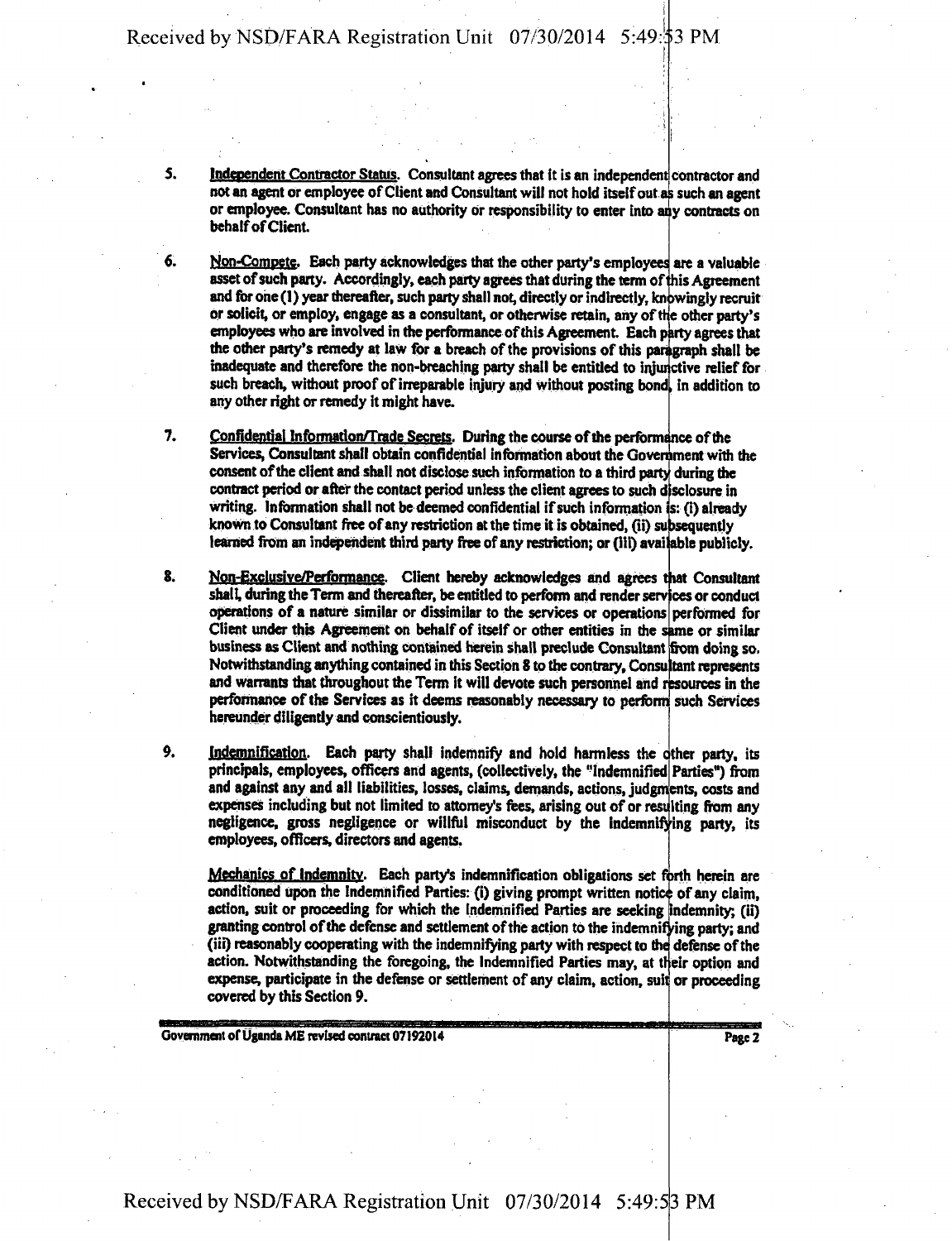**10.**  Publicity. Client shall not use Consultant's name, logo, trademarks or service marks in any **advertising, publicity releases, or any other materials without Consultants prior written approval.** 

**11. Assignment. Neither party shall assign this Agreement or otherwise transfer, subcontract or delegate any of its rights and/or obligations hereunder without the prior written consent of die other and any attempt to do so will be void.** 

**12.**  Notices. Any notice or other communication required or which may be given hereunder will be in writing and either delivered personally or mailed, by certified or registered mail, **postage prepaid, or sent via facsimile or email, and will be deemed given ' when so delivered**  personally or if sent via facsimile, to a facsimile number designated below with receipt thereof confirmed electronically, or if mailed, 72 hours after the time of mailing as follows:

**If to Consultant:** 

**Mercury Public Affairs LLC 14S02 North Dale Mabry Hwy, Suite 104 Tampa, FL 33618**  Attention: Bibi Rahim **Telephone: 813-908-1380 Fax: 813-969-0368 Email: Finance@mercurylic.com** 

**If to Client: House Government of Uganda represented by State House P.O Box 25497 Kampala Uganda Attn. Mrs. Lucy Nakyobe Mbonye Tel: 041 4 254954 Email: lmnakyobe@yahoo.com or** 

**Either party may change the persons and address to which notices or other communications**  are to be sent to it by giving written notice of any such change in the manner provided **herein for giving notice.** 

- **13. Governing Law. This Agreement shall be governed by and construed in accordance with**  the Laws of the State of New York applicable to agreements negotiated, executed and performed entirely within the State of New York, without regard to its conflicts of laws **rules.**
- **14. No Liability of Consultant. Consultant shall bear no liability to Client for loss or damage**  in connection with advice or assistance by Consultant given in good faith performance of **the Services.**
- **15. Dispute Resolution.** All disputes arising out of or in connection with this Agreement shall be adjudicated in a court of competent jurisdiction located in New York County, New **York. Client hereby irrevocably consents to and submits to the personal jurisdiction of**  such courts and waives any defense in the nature of forum non conveniens or like claim related thereto. Without limiting the foregoing, each party acknowledges that it is hereby

**Government of Uganda ME revised contract 07192014** 

**Page 3**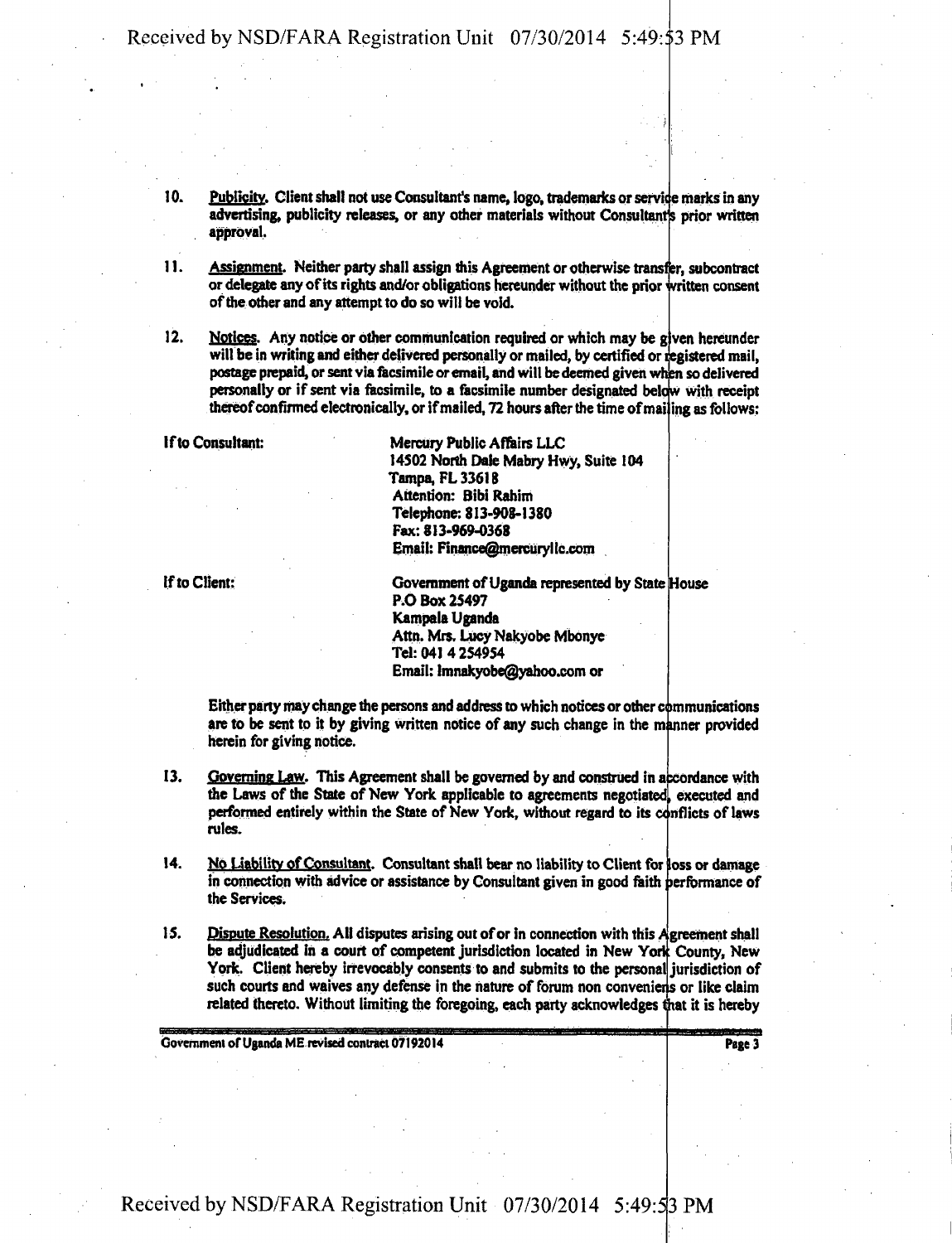**waiving any right to have any such dispute resolved by jury trial..** 

**The prevailing party in any legal proceeding in connection with this Agreement shall have**  the right to require the non-prevailing party in such proceeding to make payment to and reimburse the prevailing party for the entire amount of the legal fees and related expenses **which the prevailing party shall have incurred in connection with the commencement,**  prosecution or defense of such proceeding and the trier of fact in such proceeding shall as **a component of any judgment or award make an award to the prevailing party of such legal** fees and expenses. The prevailing party shall be that party which shall have prevailed on **a majority, but not necessarily all, of the material issues which were adjudicated in such proceeding.** 

#### **16. General.**

**(a) No amendments or modifications shall be binding upon either party unless made in writing and signed by both parties.** 

**(b) This Agreement constitutes the entire agreement between [the parties and**  supersedes all previous agreements, promises, proposals, representations, understandings, and negotiations, whether written or oral, between the parties **respecting the subject matter hereof.** 

**(c) In the event any one or more of the provisions of this Agreement shall for any reason be held to be invalid, illegal or unenforceable, the remaining provisions**  of this Agreement shall be unimpaired, and the invalid, illegal or unenforceable provision shall be replaced by a provision which, being valid, legal and enforceable, **comes closest to the intention of the parties underlying the invalid, illegal, or unenforceable provision.** 

**(d) This Agreement may be executed in one or more counterparts, each of**  which shall be deemed to be an original, but all of which together will constitute one and the same instrument.

**(e) The parties hereto agree to perform any further acts and to execute and deliver any further documents which may be reasonably necessary or appropriate to carry out the pu rposes of this Agreement.** 

**(f) The section headings contained in this Agreement art inserted for convenience of reference only and will not affect the meaning or interpretation of this Agreement.** 

(g) Notwithstanding any provision to the contrary in this Agreement, in no event shall Consultant be liable to Client (whether for damages, indemnification or any other claim) for an amount greater than the amount of compensation (and not reimbursement for expenses) actually paid to Consultant by Client for the Services.

**Covernment of Uganda ME revised contract 07192014** Page 4 **Page 4**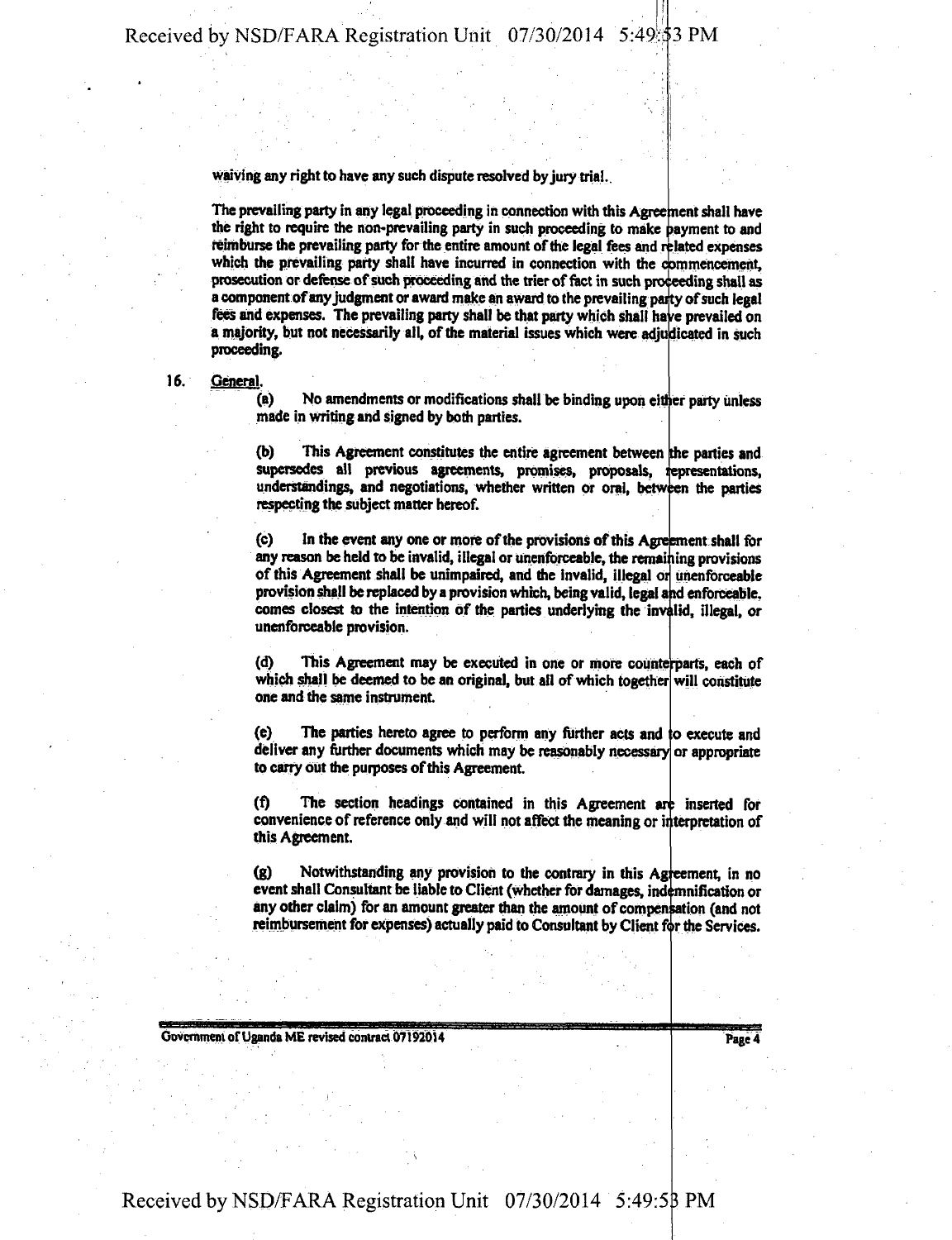**IN WITNESS WHEREOF, the parties hereto have executed this Agreement as of the Effective Date noted above.** 

| Mercury Public Affairs LLC. |                                                                                                              |  |
|-----------------------------|--------------------------------------------------------------------------------------------------------------|--|
| By:                         |                                                                                                              |  |
|                             | Name: $\frac{\partial \mathcal{L}_{\tau_f}, \mathcal{U}}{\partial \mathcal{L}_{\tau_f}, \mathcal{U}}$<br>مڪا |  |
| Title: Partner              |                                                                                                              |  |
| Date:                       | $\begin{bmatrix} 1 \\ 2014 \end{bmatrix}$<br>$\mathcal{L}$                                                   |  |
| Government of Uganda        |                                                                                                              |  |
| By:                         |                                                                                                              |  |
| Name:                       |                                                                                                              |  |
| Title:                      |                                                                                                              |  |
| Date:                       | $\frac{72014}{2015}$<br>$\mathcal{L}$                                                                        |  |
|                             |                                                                                                              |  |
|                             |                                                                                                              |  |
|                             |                                                                                                              |  |
|                             |                                                                                                              |  |

**Government of Uganda ME revised contract 07192014** Page 5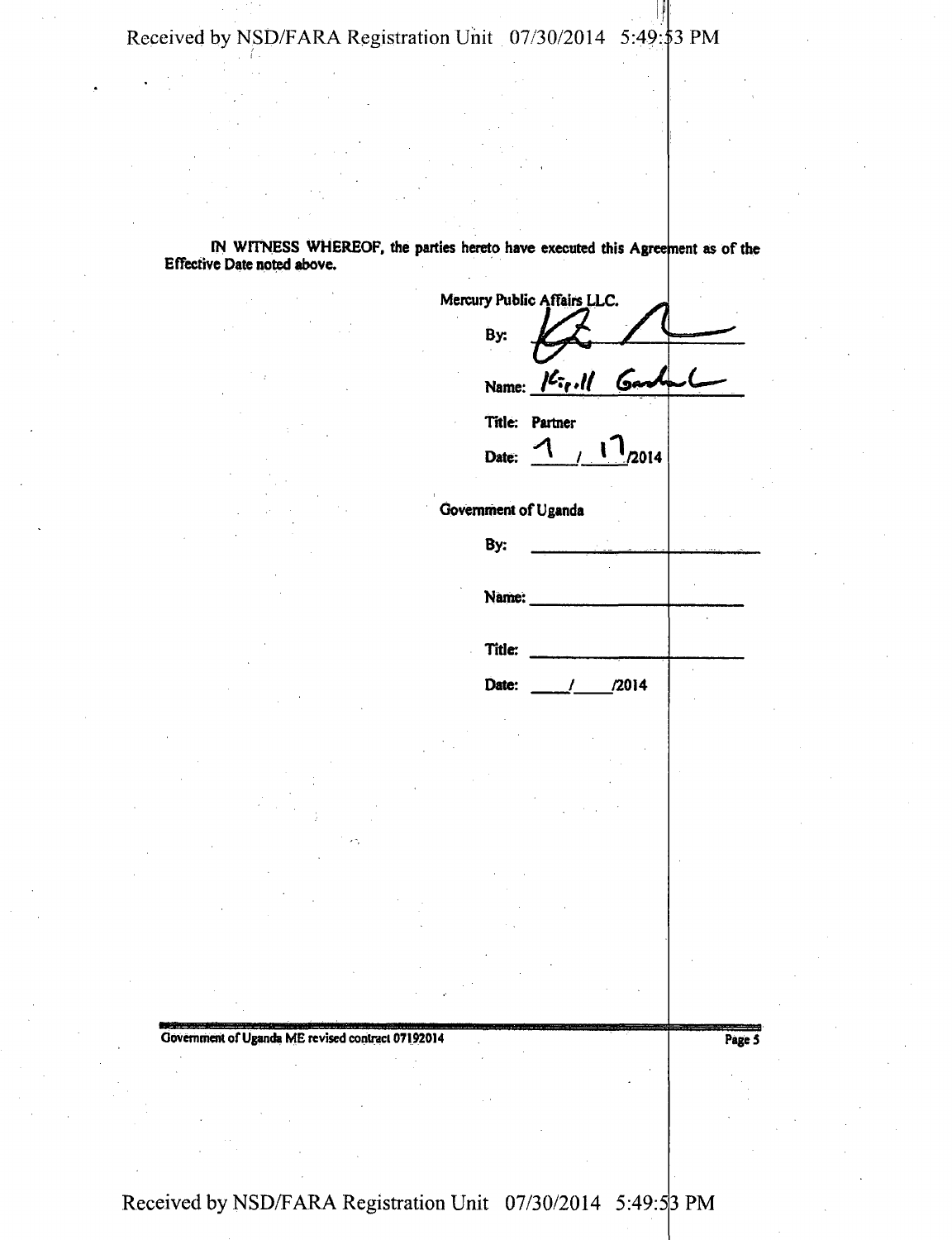### **SCHEDULE 1**

#### **Services**

**Mercury will provide consulting and communications services to promote trade and investment**  opportunities in Uganda while developing special initiatives such as the "Ugandan Enterprise **Empowerment Initiative."** 

The overall objective of the work is to promote Uganda as destination for expanded trade, attract foreign **investors and strengthen the capacity of Ugandan enterprises to participate in investor supply chains to generate jobs and expand incomes.** 

**Services shall include the following:** 

- **Manage media relations and monitor all media globally, with an emphasis on USA. This**  include print, digital for coverage on the President and the Republic of Uganda
- **For ease of reference the consultant will categorize the stories/publications/ documentaries / audio or video recordings according to: i) Media Channel (Print/Newspaper, Radio, TV, and Web) ii) Region/Area iii). Item Area e.g<sup>1</sup> Human Rights, Culture, Health, good governance etc.**
- For each story, capture and record; the title, media source (radio, TV, Internet, etc.), thematic area, Author (Person reporting the story),organization being quoted, date of story, name of specific media and any other fields that shall be deemed necessary for our<br>detained **database**
- **Disseminate information about Uganda using all available media avenues, document and**  report these publications, documentaries and stories to the Press Unit of the President's Office. Office of the Press Secretary to ensure regular and updated briefings to the Presidency. Where possible some of these reports will be circulated widely in the local **media using the State House Portal.**
- **\* Lobbying services**

**Expected Outcomes are the following:** 

- $\bullet$  For the duration of the contract, the consultant will undertake to carry out media **monitoring (reports on The President and the government of Uganda) and weekly/monthly report be sent through email to designated State House staff**
- **For the duration of the contract a summary of weekly/monthly reports of the items**  making the news should be sent to the designated State House Press Unit team. The **consultancy's proposal should give sample reports of how they plan to disseminate these summary reports,that will be used to formulate briefs for the Principal.**
- $\cdot$  In addition, the consultant will provide an overall global media report showing the **ranking of the Presidency and the government by different media channels in a particular**  region of interest and classify such reports by media channel, i.e.; radio, TV, Print, **Internet, social media etc. and by their target audiences**

**Government of Uganda ME revised contract 07192014** 

**Page 6**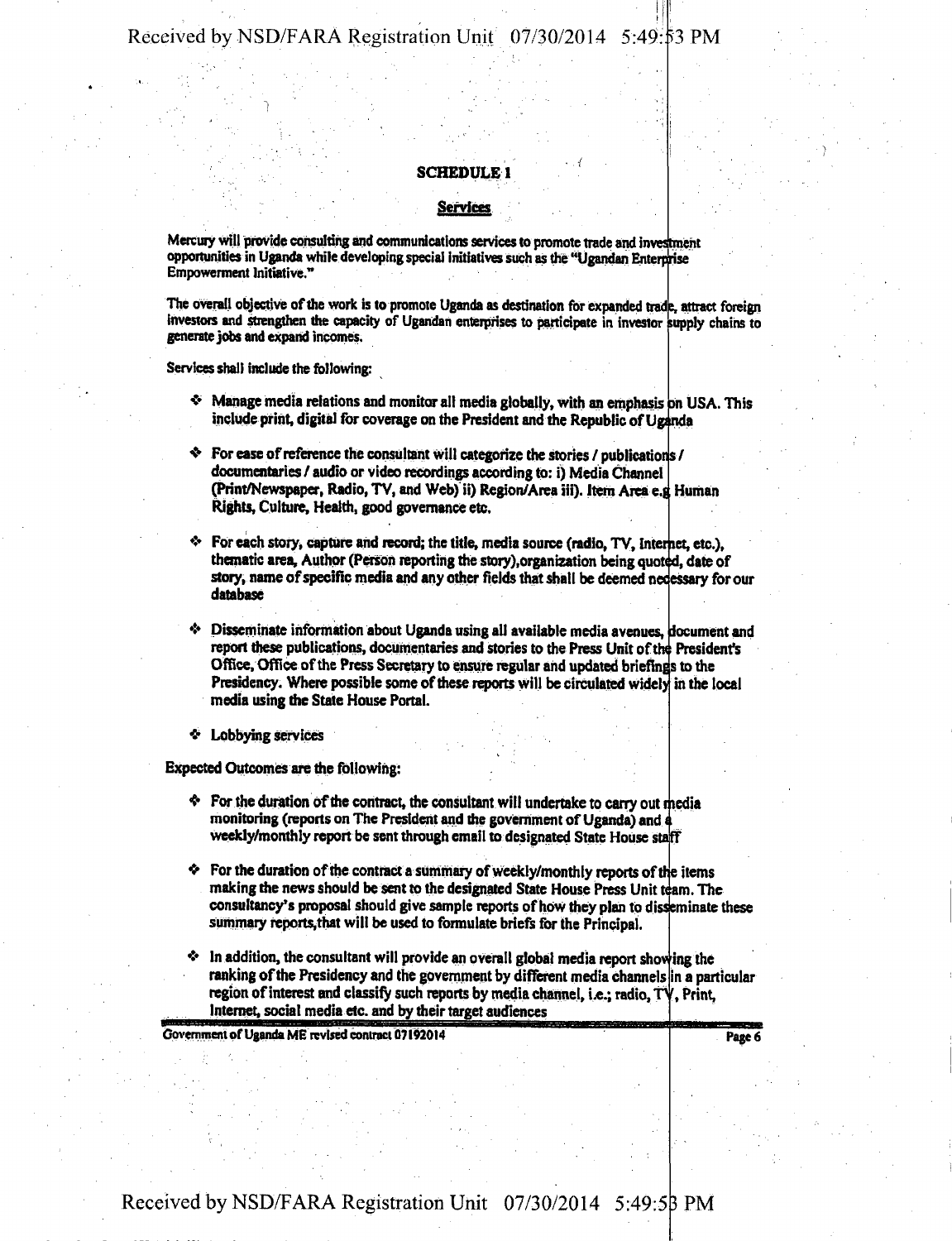### **SCHEDULE 1**

### Services (cont.)

**Consultant will comply with the provisions of all federal, state and local laws, regulations, and requirements pertaining to the performance of services under this contract.** 

**Government of Uganda ME revised contract 07192014** Page 7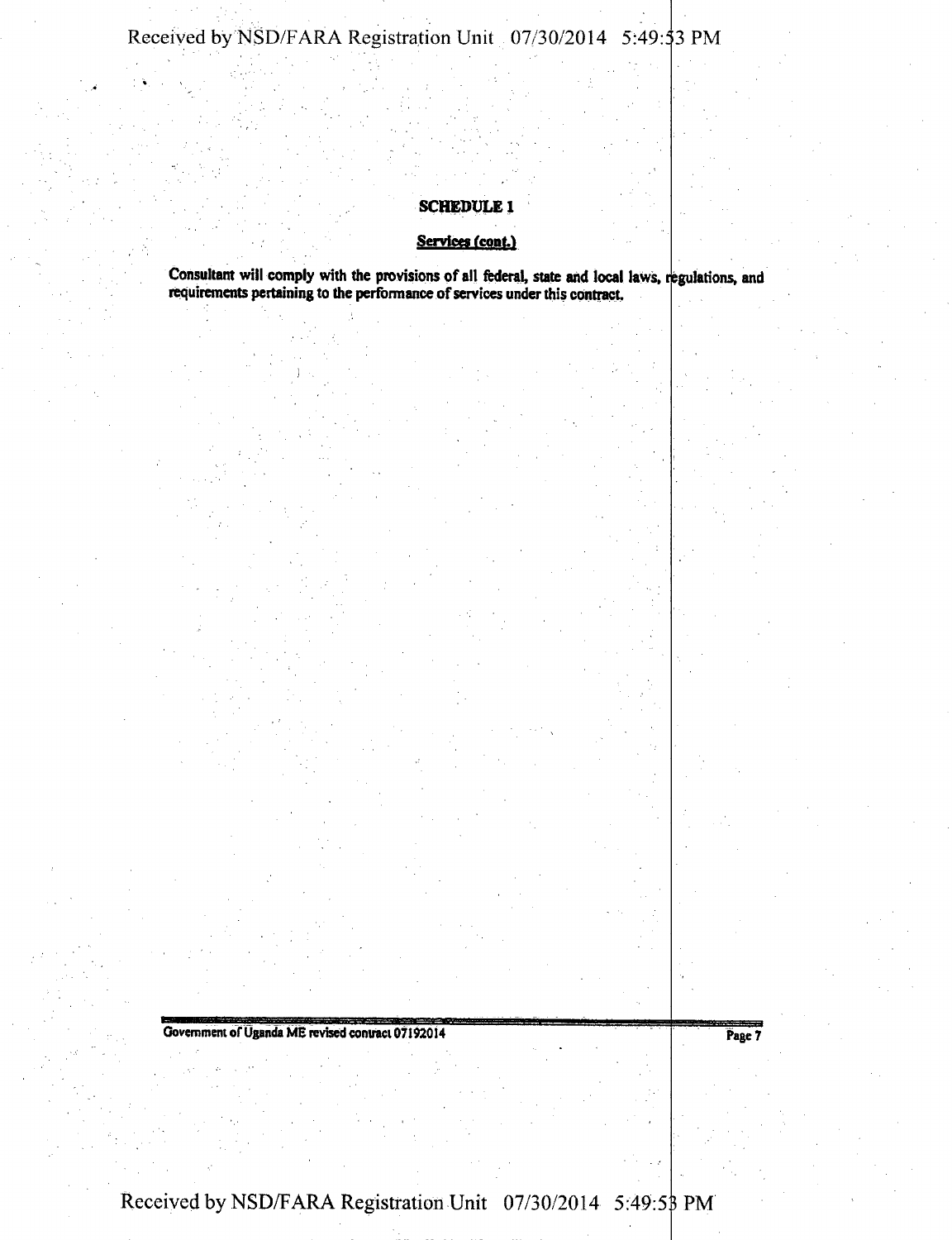### **SCHEDULE2**

### **Compensation**

**For consulting services identified in Schedule One, Client will compensate Mercury Public Affairs, LLC \$50,000.00 per month to be paid on a quarterly basis. The initial quarterly payment of S150,000.00 is due up front upon the execution of this contract.** 

**Payment shall be made by wire transfer to the account detailed on Schedule 4 (Wire transfer**  information).

Polling expenditures and any media/advertising expenditures including both production and placement will be billed in addition to the monthly retainer and will only be made with the approval **of the Client** 

**Additional miscellaneous expenses, such as travel, will be billed in addition to the retainer and expenditures would only be made with the approval of the Client.** 

**Government of Uganda ME revised contract 07192014** Page 8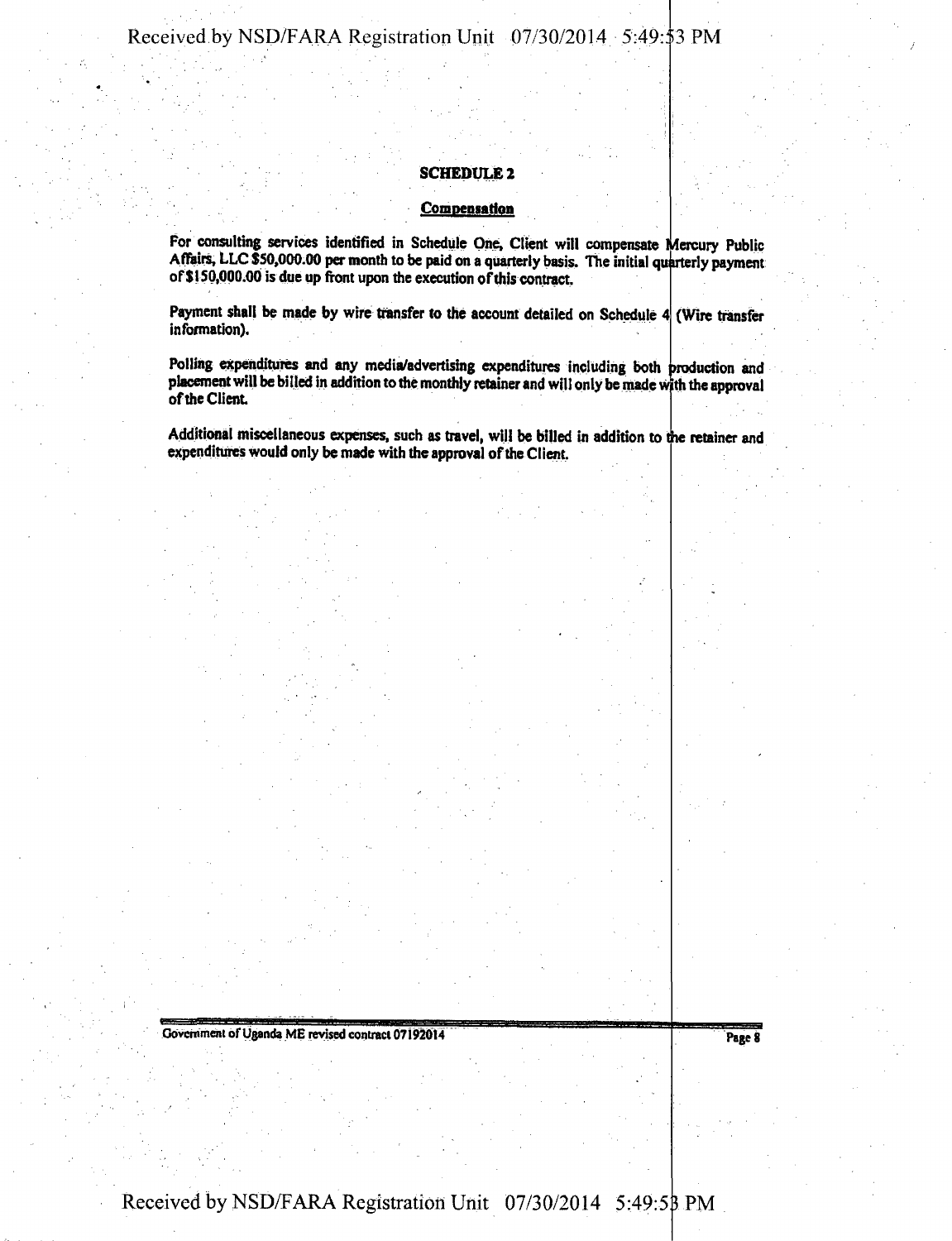### **SCHEDULE 3**

### **Contact Information**

**Govern ment of Uganda represented by State House P.O Box 25497 Kampala Uganda Attn. Mrs. Lucy Nakyobe Mbonye Tel: 0414254954 Email: lmnakyobe@yahoo.com or** 

Government of Uganda ME revised contract 07192014 Page 9